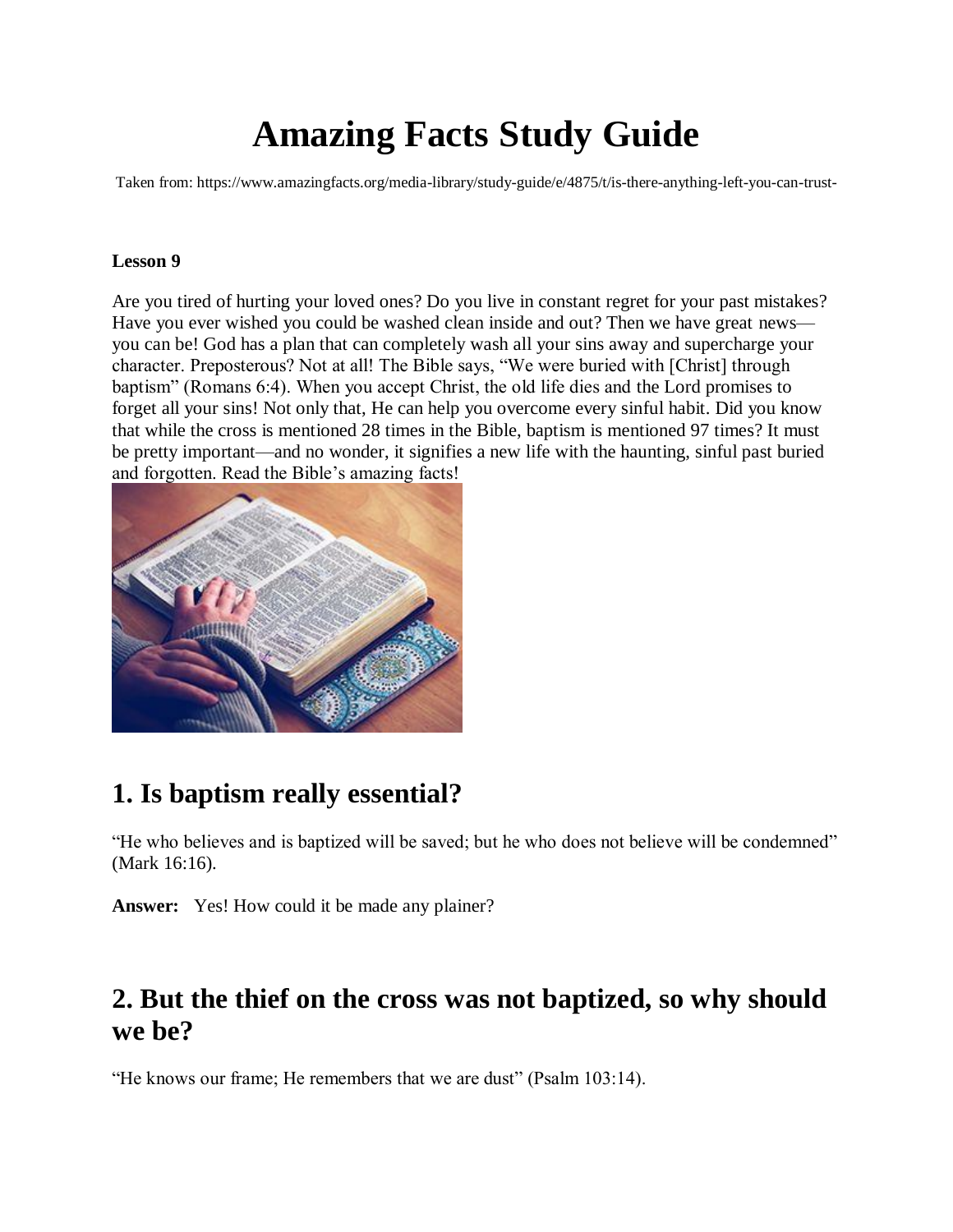**Answer:** Neither did the thief on the cross restore what he had stolen, as the Lord directs His people in Ezekiel 33:15. God holds us accountable for what we can do, but He also recognizes the limitations of "dust." He will not require a physical impossibility. Could the thief have come down from the cross, he would have been baptized. Every person who is able should be baptized.

## **3. There are many ordinances called "baptism." Isn't any one of these acceptable, provided a person is sincere about it?**

"One Lord, one faith, one baptism" (Ephesians 4:5).

**Answer:** No. There is only one true baptism. All other so-called baptisms are counterfeits. The word "baptism" comes from the Greek word "baptisma." It means "to dip under or submerge or immerse." There are eight Greek words in the New Testament used to describe the application of liquids. But among these various words—meaning to sprinkle, to pour, or to immerse—only the one meaning "to immerse" (baptizo) is used to describe baptism.

*Note: The devil's "buffet" plan for baptism says, "Take your pick. The method of baptism doesn't matter. It is the spirit that counts." But the Bible says, "One Lord, one faith, one baptism." It also says, "Obey the voice of the Lord which I speak to you" (Jeremiah 38:20).*



## **4. How was Jesus baptized?**

"Jesus … was baptized by John in the Jordan. And immediately, coming up from the water ..." (Mark 1:9, 10).

**Answer:** Jesus was baptized by immersion. Notice that after the ordinance, He came "up from the water." Jesus was baptized "in the Jordan," not on the bank, as many believe. John the Baptist always found a place to baptize where "there was much water" (John 3:23), so it would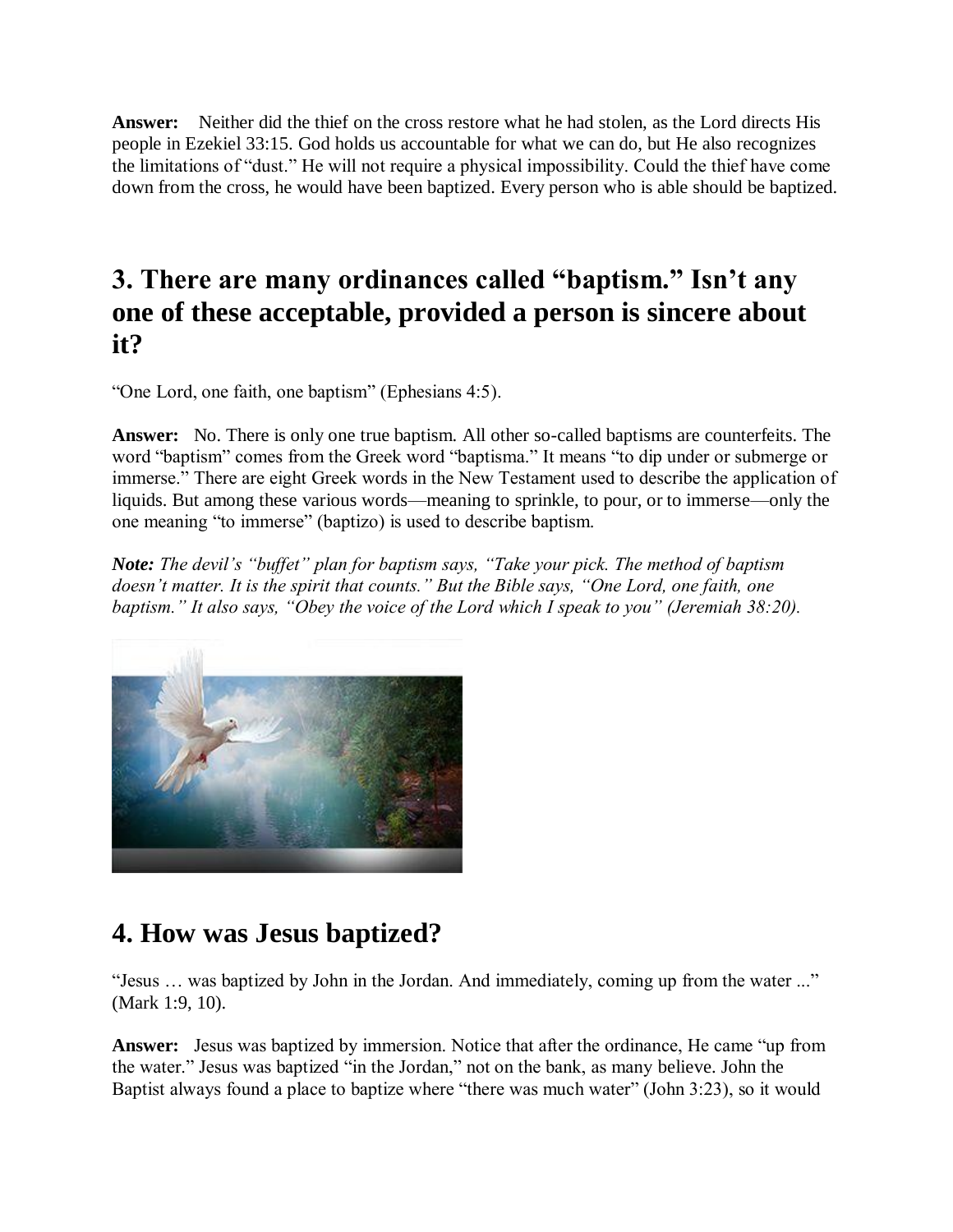be deep enough. The Bible says we are called to follow Jesus' example (1 Peter 2:21).



## **5. But didn't the early church leaders change the method of baptism?**

"Both Philip and the eunuch went down into the water, and he baptized him. Now when they came up out of the water, the Spirit of the Lord caught Philip away" (Acts 8:38, 39).

**Answer:** No. Please notice that Philip, a leader in the early Christian church, baptized the treasurer of Ethiopia by immersion precisely as John the Baptist baptized Jesus. No person, no matter his or her position in the church, is authorized to change God's direct commands.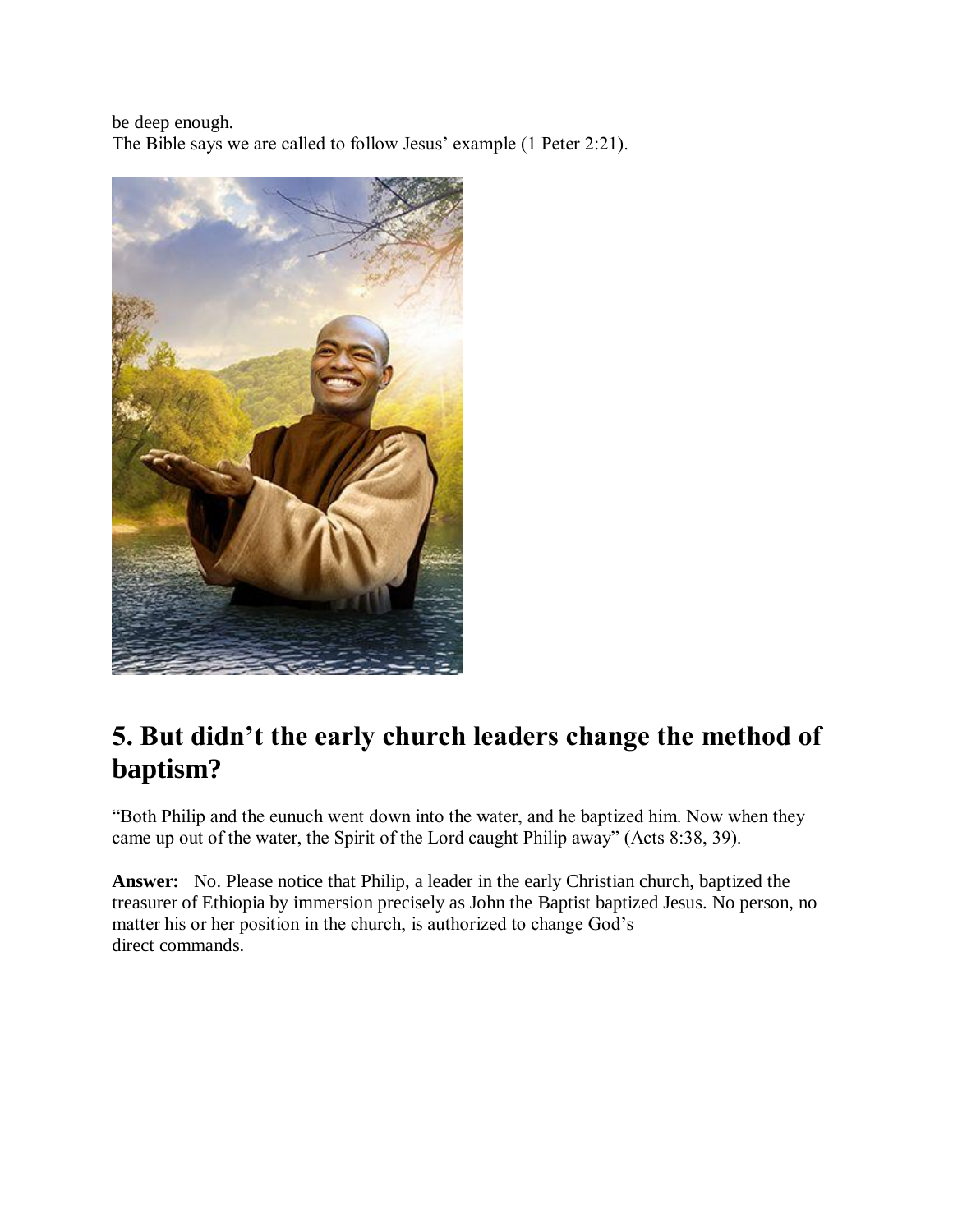

## **6. Since Jesus and the disciples baptized by immersion, who introduced the other so-called baptisms that exist today?**

"In vain they worship Me, teaching as doctrines the commandments of men" (Matthew 15:9).

**Answer:** Misguided people have introduced other forms of baptism in direct contradiction to God's Word. Jesus said, "Why do you also transgress the commandment of God because of your tradition? … Thus you have made the commandment of God of no effect by your tradition" (Matthew 15:3, 6). Worship that follows human teaching is vain. Just think of it! People have tampered with the sacred ordinance of baptism in an attempt to make it of little consequence. No wonder the Bible exhorts us to "contend earnestly for the faith which was once for all delivered to the saints" (Jude 1:3).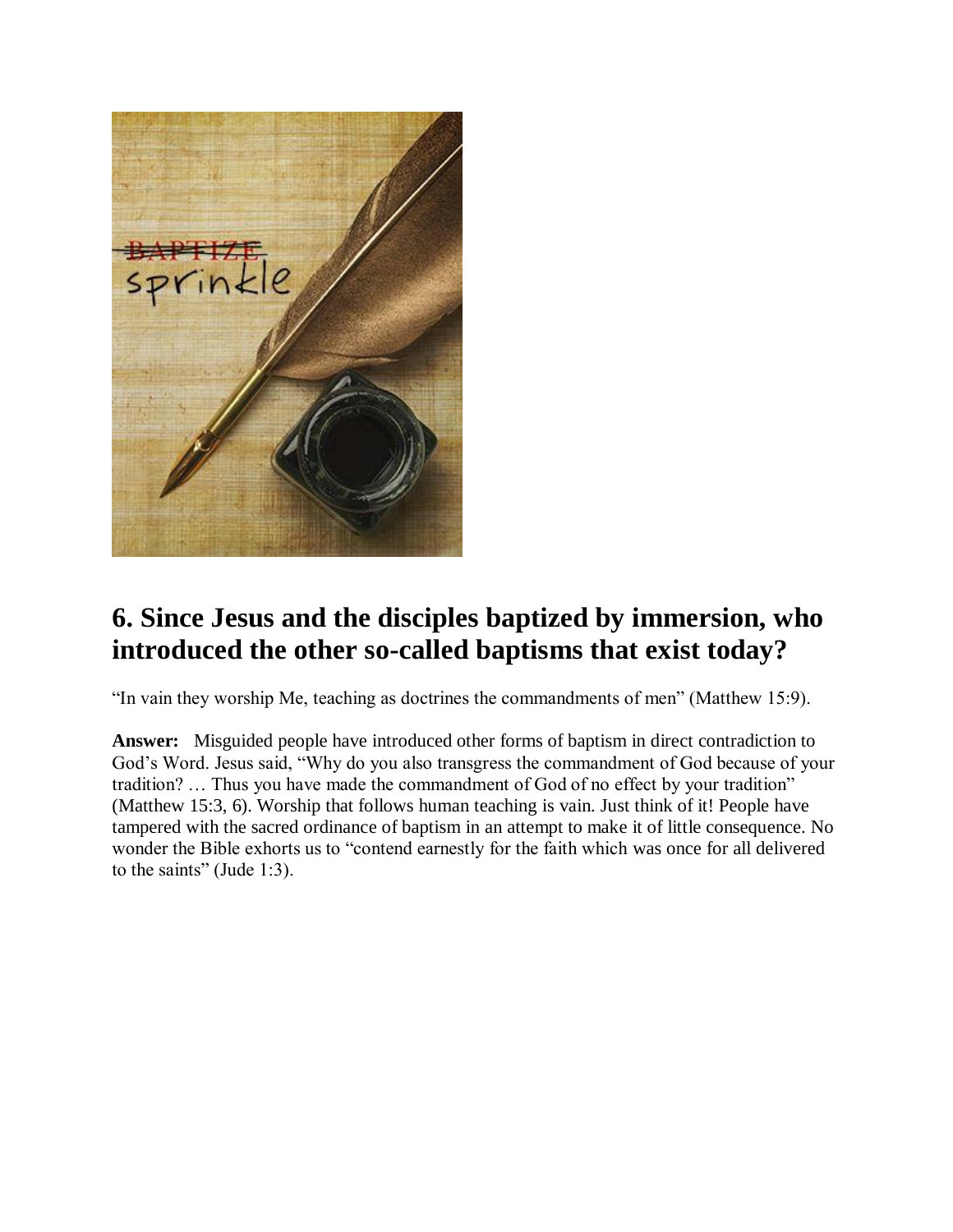

## **7. What must a person do to prepare for baptism?**

### **Answer:**

**A. Learn God's requirements.** "Go therefore and make disciples of all the nations, baptizing them ... teaching them to observe all things that I have commanded you" (Matthew 28:19, 20).

**B. Believe the truth of God's Word.** "He who believes and is baptized will be saved" (Mark 16:16).

**C. Repent and turn away from your sins and experience conversion.** "Repent, and let every one of you be baptized in the name of Jesus Christ for the remission of sins" (Acts 2:38). "Repent therefore and be converted, that your sins may be blotted out" (Acts 3:19).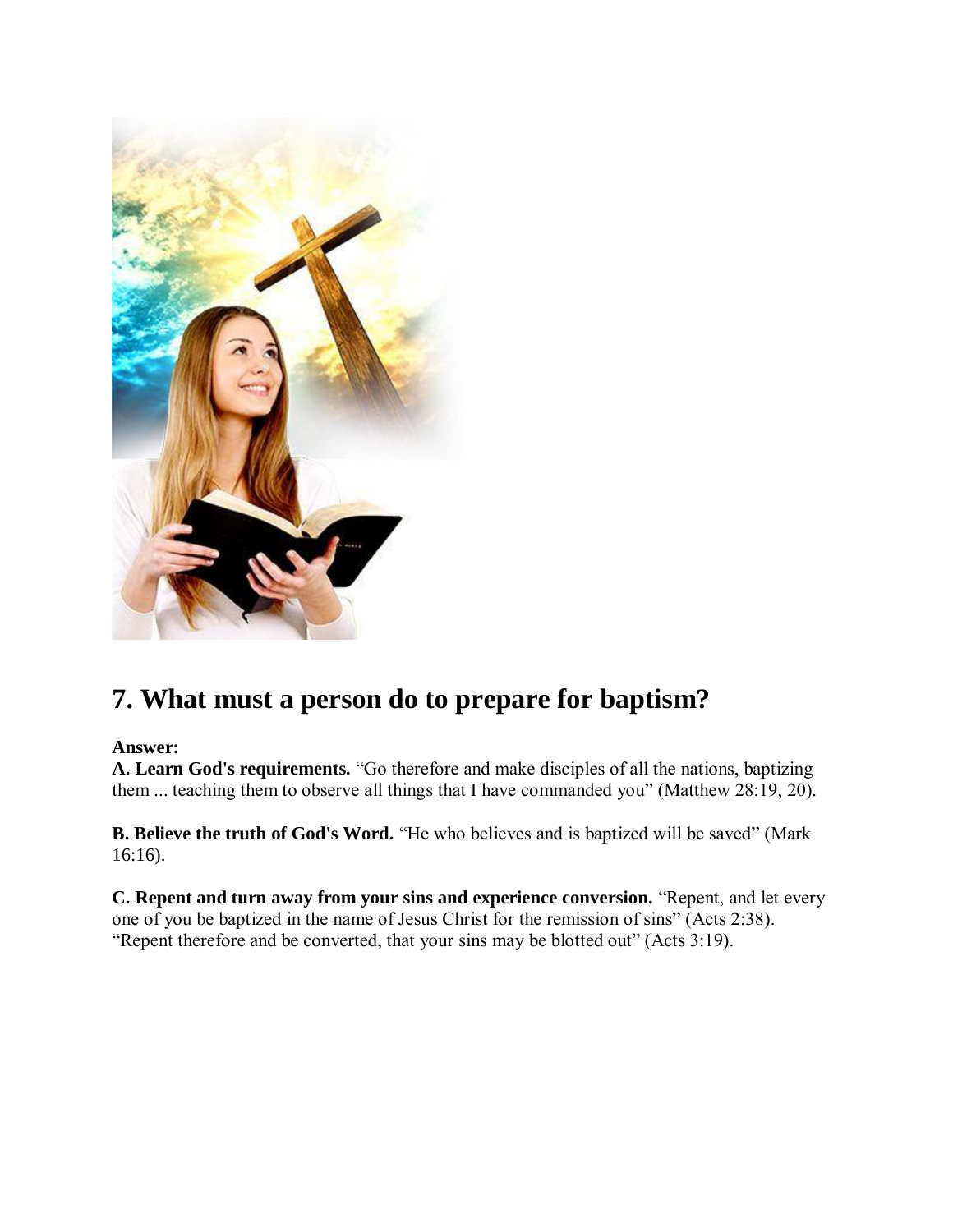

When I am baptized, I affirm my belief in Jesus' death, burial, and resurrection.

## **8. What is the meaning of baptism?**

"We were buried with Him through baptism into death, that just as Christ was raised from the dead by the glory of the Father, even so we also should walk in newness of life. For if we have been united together in the likeness of His death, certainly we also shall be in the likeness of His resurrection, knowing this, that our old man was crucified with Him, that the body of sin might be done away with, that we should no longer be slaves of sin" (Romans 6:4–6).

**Answer:** Baptism represents the believer uniting with Christ in His death, burial, and resurrection. This symbolism is filled with deep meaning. In baptism the eyes are closed and the breath is suspended as in death. Then comes burial in the water and resurrection from the watery grave to a new life in Christ. When raised from the water, the eyes open and the believer begins breathing again and mingles with friends—a likeness of resurrection. The great difference between Christianity and every other religion is the death, burial, and resurrection of Christ. In these three acts is made possible all that God desires to do for us. To keep these three vital acts alive in the minds of Christians until the end of time, the Lord instituted baptism by immersion as a memorial. There is no symbolism of death, burial, and resurrection in the other forms of baptism. Only immersion fulfills the meaning of Romans 6:4–6.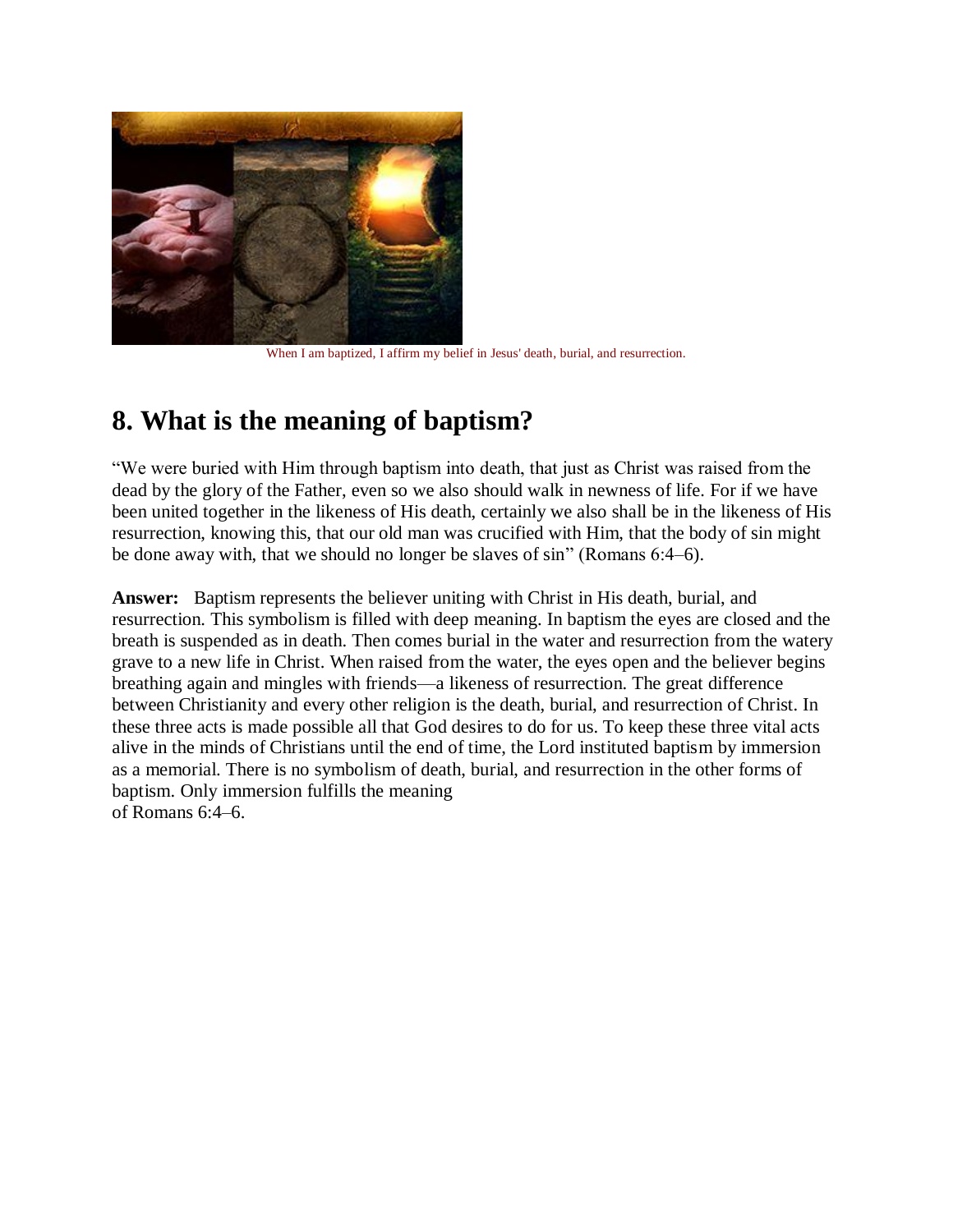

New Christians are like toddlers learning to walk. They sometimes slip and fall.

## **9. But a person shouldn't be baptized until he is certain he will never slip and sin again, should he?**

"My little children, these things I write to you, so that you may not sin. And if anyone sins, we have an Advocate with the Father, Jesus Christ the righteous" (1 John 2:1).

**Answer:** This is like saying a baby should never try to walk until certain she will never slip and fall. A Christian is a newborn "baby" in Christ. This is why the experience of conversion is called "being born again." A person's sinful past is forgiven and forgotten by God at conversion. And baptism symbolizes the burial of the desires of that old life. We begin the Christian life as babies, rather than adults, and God judges us on our attitude and the trend of our lives, rather than on a few slips and falls that we may experience as immature Christians.

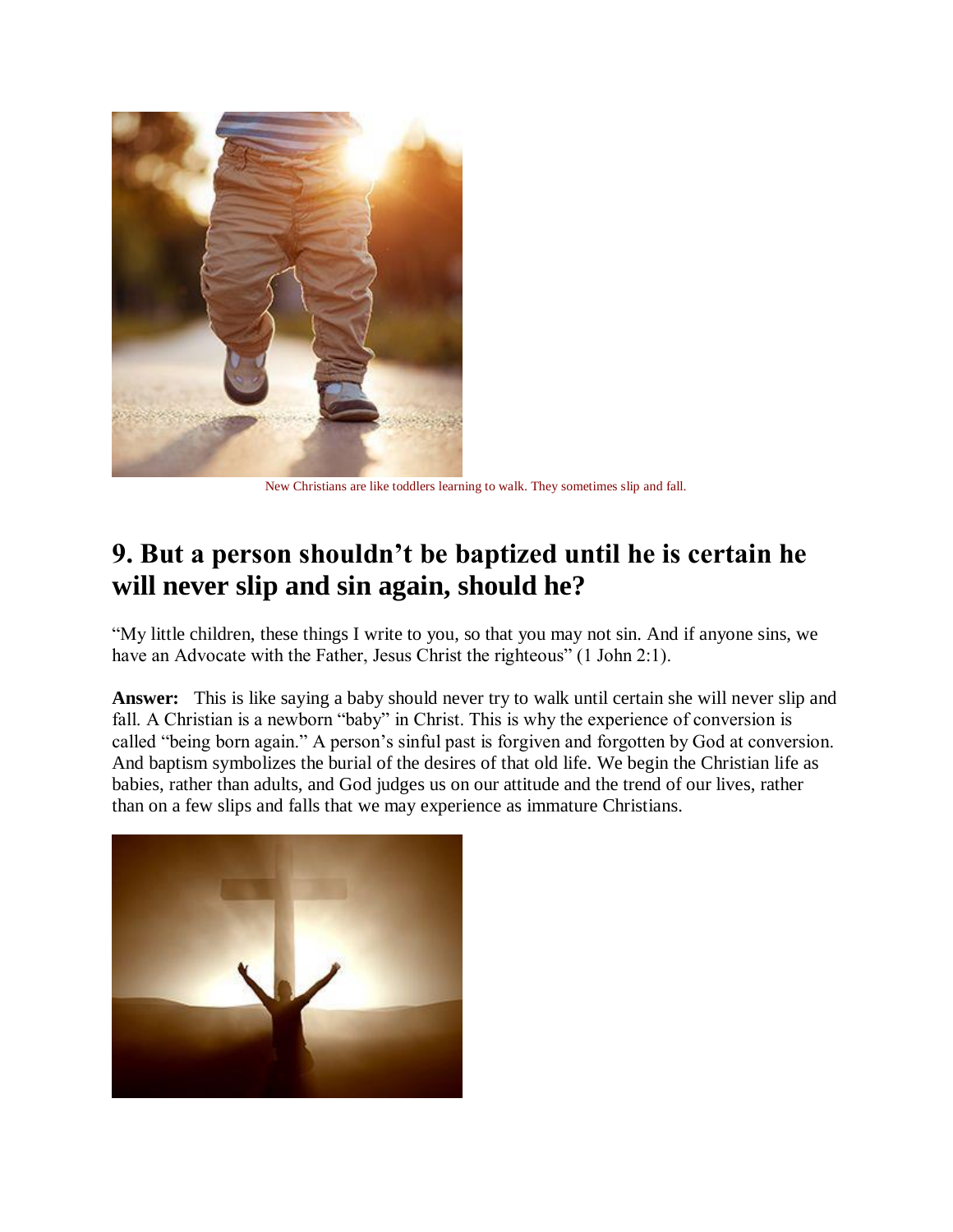## **10. Why is baptism an urgent matter for a converted sinner?**

"Why are you waiting? Arise and be baptized, and wash away your sins, calling on the name of the Lord" (Acts 22:16).

**Answer:** Baptism is a public testimony that a repentant sinner has been forgiven and cleansed by Jesus (1 John 1:9) and that her sinful past is behind her. No incriminating evidence against a person exists after conversion. Men and women today struggle under heavy loads of sin and guilt, and this contamination and burden is so devastating to the human personality that people will go to almost any length to achieve a sense of forgiveness and cleansing. But real help is found only in coming to Christ, who says to all who approach Him, "I am willing; be cleansed" (Matthew 8:3). Not only does He cleanse, but He also begins crucifying the old nature of sin within you. Baptism is of utmost importance because it is our public acceptance of Jesus' astonishing provision for us!

#### **At conversion, God:**

1. Forgives and forgets our past.

2. Miraculously begins to transform us into new spiritual beings.

3. Adopts us as His own sons and daughters.

Certainly no converted person would want to delay baptism, which publicly honors Jesus for working all these miracles.

## **11. How long does it take to prepare for baptism?**

**Answer:** That depends on the person. Some grasp things more quickly than others. But in most cases, preparation can be made in short order. Here are some Bible examples:

**A. Ethiopian treasurer (Acts 8:26–39)** baptized on the same day he heard truth.

**B. Philippian jailer and his family (Acts 16:23–34)** baptized the same night they heard truth.

**C. Saul of Tarsus (Acts 9:1–18)** baptized three days after Jesus spoke to him on the road to Damascus.

**D. Cornelius (Acts 10:1–48)** baptized on the same day he heard truth.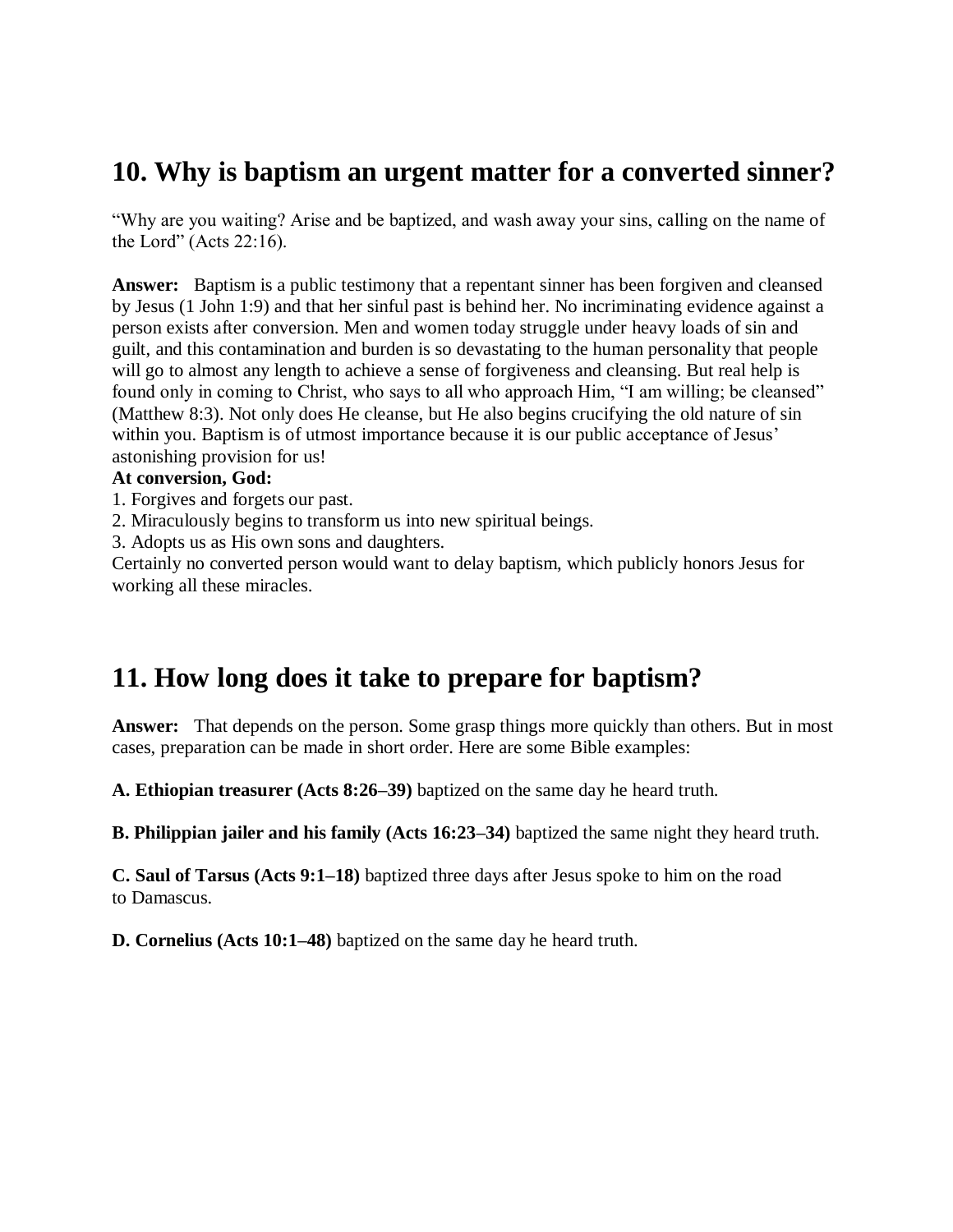

## **12. How does God feel about the baptism of a converted person?**

**Answer:** He said at His Son's baptism, "This is My beloved Son, in whom I am well pleased" (Matthew 3:17). Those who love the Lord will always strive to please Him (1 John 3:22; 1 Thessalonians 4:1). There is joy in heaven over a truly converted soul!



## **13. Can a person experience true baptism without becoming a member of God's church?**

**Answer:** No. God clearly outlines this:

**A. All are called into one body.** "You were called in one body" (Colossians 3:15).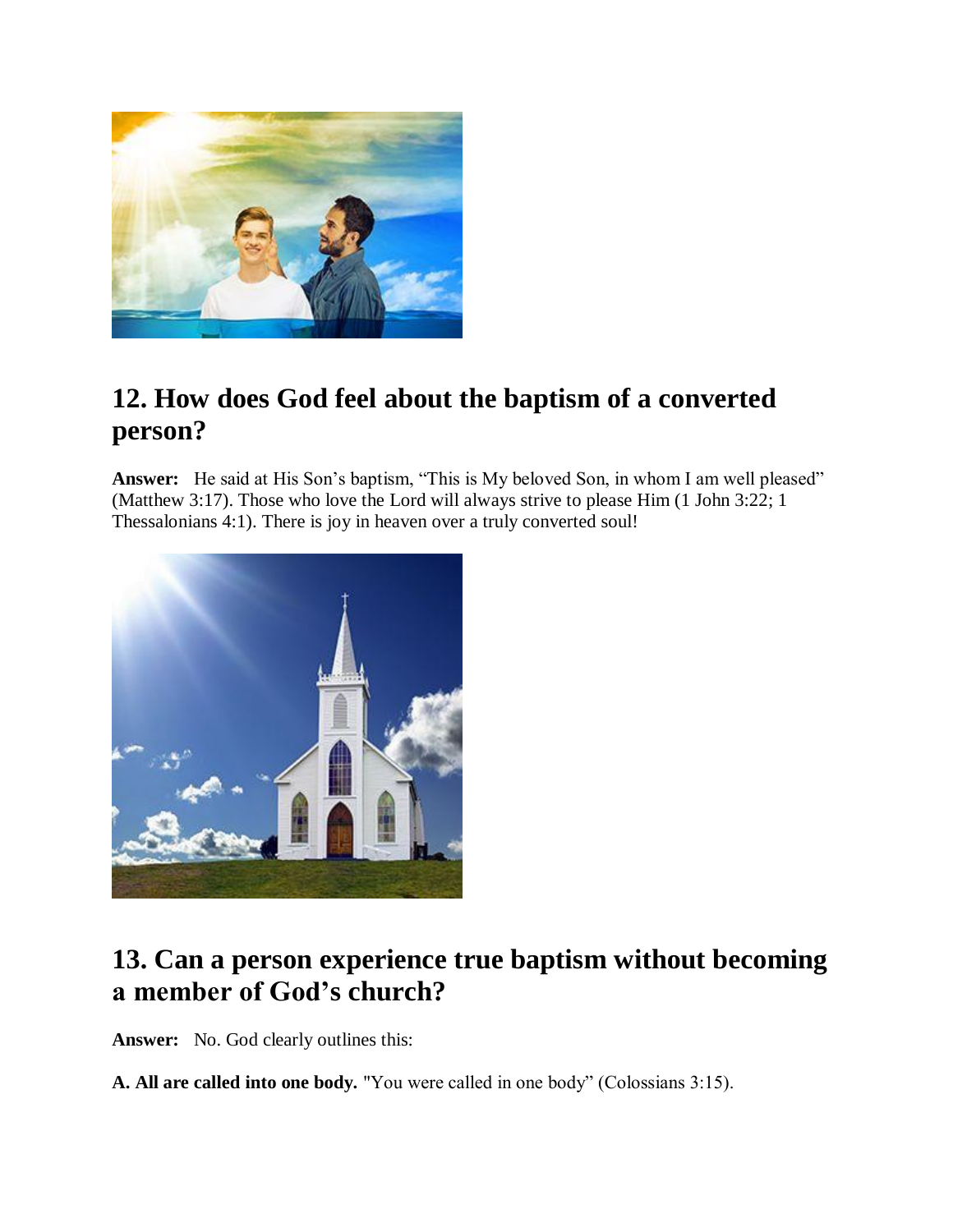**B. The church is the body.** "He is the head of the body, the church" (Colossians 1:18).

**C. We enter that body by baptism.** "By one Spirit we were all baptized into one body" (1 Corinthians 12:13).

**D. God's converted people are added to the church.** "The Lord added to the church daily those who were being saved" (Acts 2:47).



If Jesus is speaking to you about baptism, do not put it off.

## **14. Notice four things that baptism does not do:**

## **Answer:**

### **First**

Baptism itself does not change the heart; it is a symbol of a change that has taken place. A person might be baptized without faith, without repentance, and without a new heart. He might even be immersed after the example of Jesus, but he would simply come up a wet sinner instead of a dry on—still without faith, without repentance, without a new heart. Baptism cannot make a new person. Neither can it change or regenerate anyone. It is the transforming power of the Holy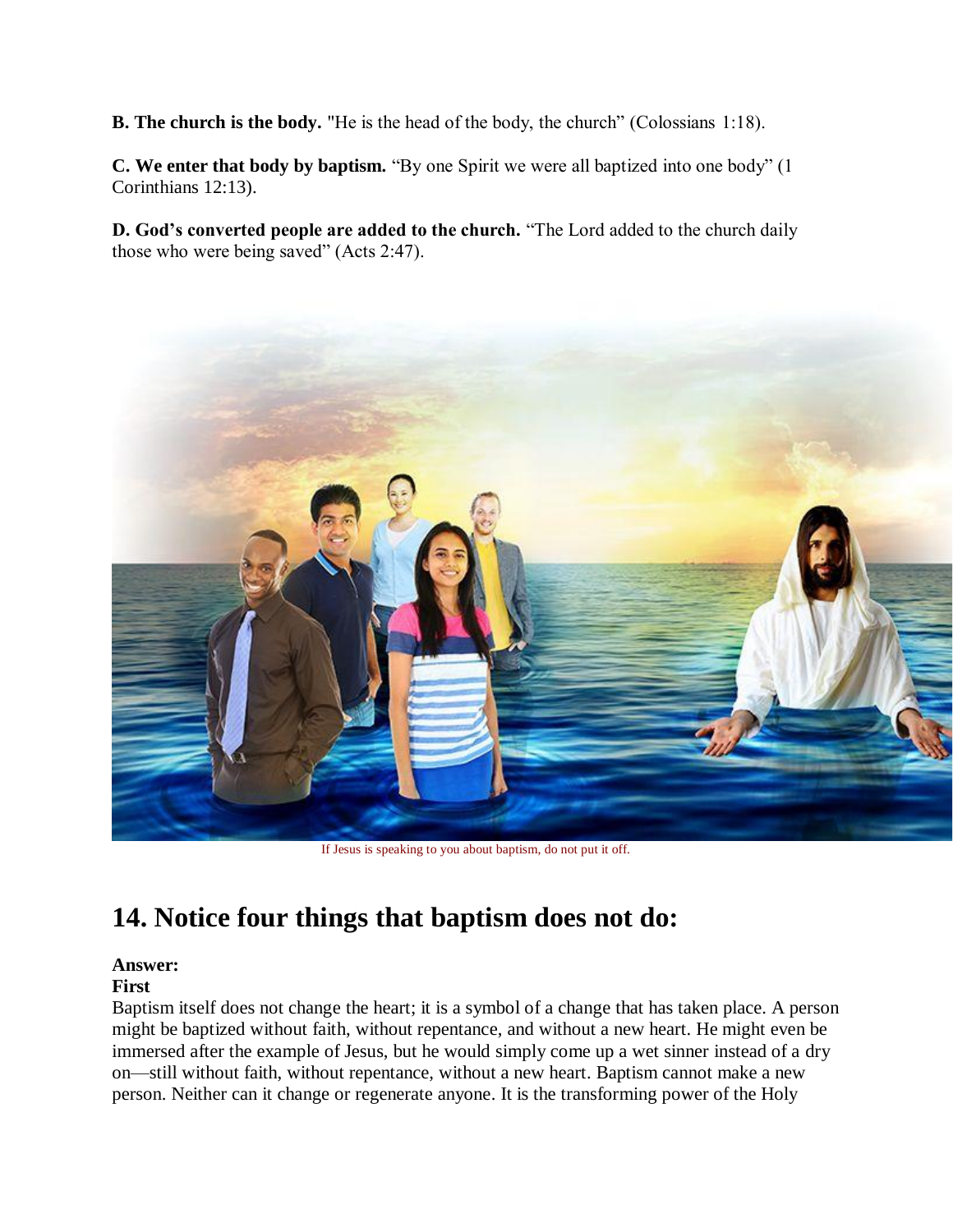Spirit that changes the heart. One must be born of the Spirit, as well as of water (John 3:5).

#### **Second**

Baptism does not necessarily make a person feel better. It doesn't necessarily change our feelings. Some people are disappointed because they do not feel different after baptism. Salvation is a matter not of emotion, but of faith and obedience.

### **Third**

Baptism does not remove temptations. The devil is not through with a person when he is baptized. Then again, neither is Jesus, who promised, "I will never leave you nor forsake you" (Hebrews 13:5). No temptation will come without a way of escape. This is the promise of Scripture (1 Corinthians 10:13).

### **Fourth**

Baptism is not some magical rite that guarantees salvation. Salvation comes only as a free gift from Jesus Christ when one experiences the new birth. Baptism is a symbol of true conversion, and unless conversion precedes baptism, the ceremony is meaningless.

## **15. Jesus asks you to be baptized as a symbol that your sins have been washed away. Would you like to plan for this sacred ordinance soon?**

**Answer:**

## **Thought Questions**

### **1. Is it ever proper to be baptized more than once?**

Yes. Acts 19:1–5 shows that the Bible endorses rebaptism in certain cases.

### **2. Should infants be baptized?**

No one should be baptized unless he or she (1) knows the truth of God, (2) believes it, (3) has repented, and (4) has experienced conversion. No baby could possibly qualify here. No one has a right to baptize a baby. To do so disregards God's direct commands regarding baptism.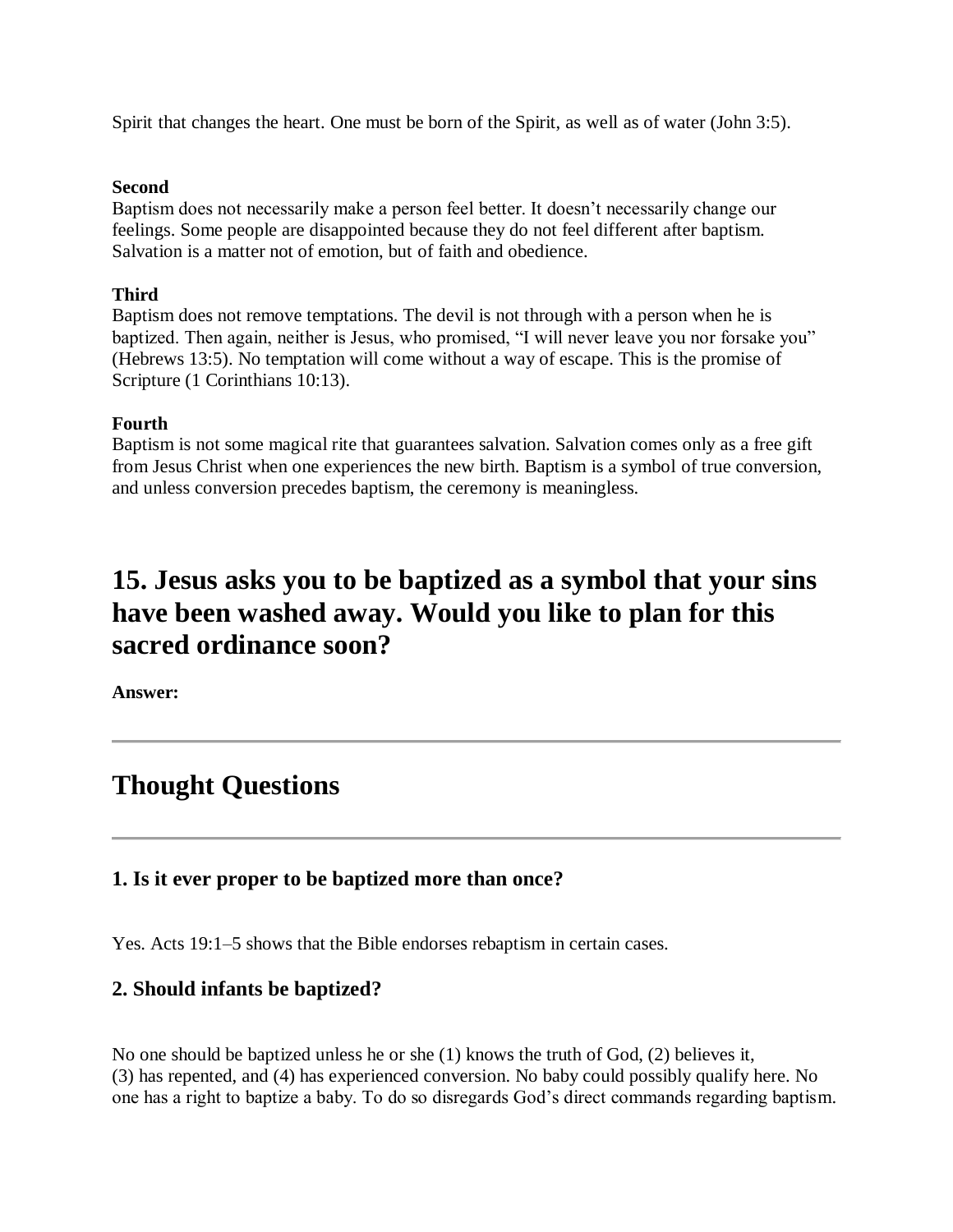Misguided men in the church years ago decreed that unbaptized babies were lost, but this is biblically untrue. It defames God as an unjust tyrant who would destroy innocent infants simply because their parents failed to have baptism administered. Such teaching is tragic.

## **3. Isn't baptism a matter of personal opinion?**

Yes—but not your opinion or mine. It's Christ's opinion that matters. Christ says baptism is important to Him. "Unless one is born of water and the Spirit, he cannot enter the kingdom of God" (John 3:5). To refuse baptism is to refuse the direct counsel of God (Luke 7:29, 30).

## **4. How old should one be to qualify for baptism?**

Old enough to understand the difference between right and wrong and to make an intelligent decision to surrender to Christ and follow Him. Many children are ready for baptism at 10 or 11 years of age, some at 8 or 9. And some are not ready at 12 or 13. No age level is specified in the Bible. Children have different levels of experience and understanding. Some are ready for baptism earlier than others.

## **5. Can baptism in and of itself save you?**

No. But refusing baptism can cause one to be lost, because it means disobedience. Salvation is for "all who obey Him" (Hebrews 5:9).

## **6. Isn't baptism of the Holy Spirit all that is necessary?**

No. The Bible shows in Acts 10:44–48 that water baptism is necessary, even when the baptism of the Holy Spirit has preceded it.

## **7. Shouldn't we be baptized in Jesus' name only?**

In Matthew 28:19, we are told to be baptized in the name of the Father, the Son, and the Holy Spirit. These are Jesus' sacred words. In the book of Acts, we find the new believers were baptized in the name of Jesus. Identifying Jesus as the Messiah was a particularly crucial step for the people of that day; therefore, it was specified for them to be baptized in His name. We believe it is very important for today as well. Combining the testimonies of Matthew with the book of Acts, we baptize people in the name of the Father, the Son (Jesus), and the Holy Spirit. Following this method prevents exalting one Scripture above another.

## **8. There is one sin that I struggle to surrender. Should I be baptized?**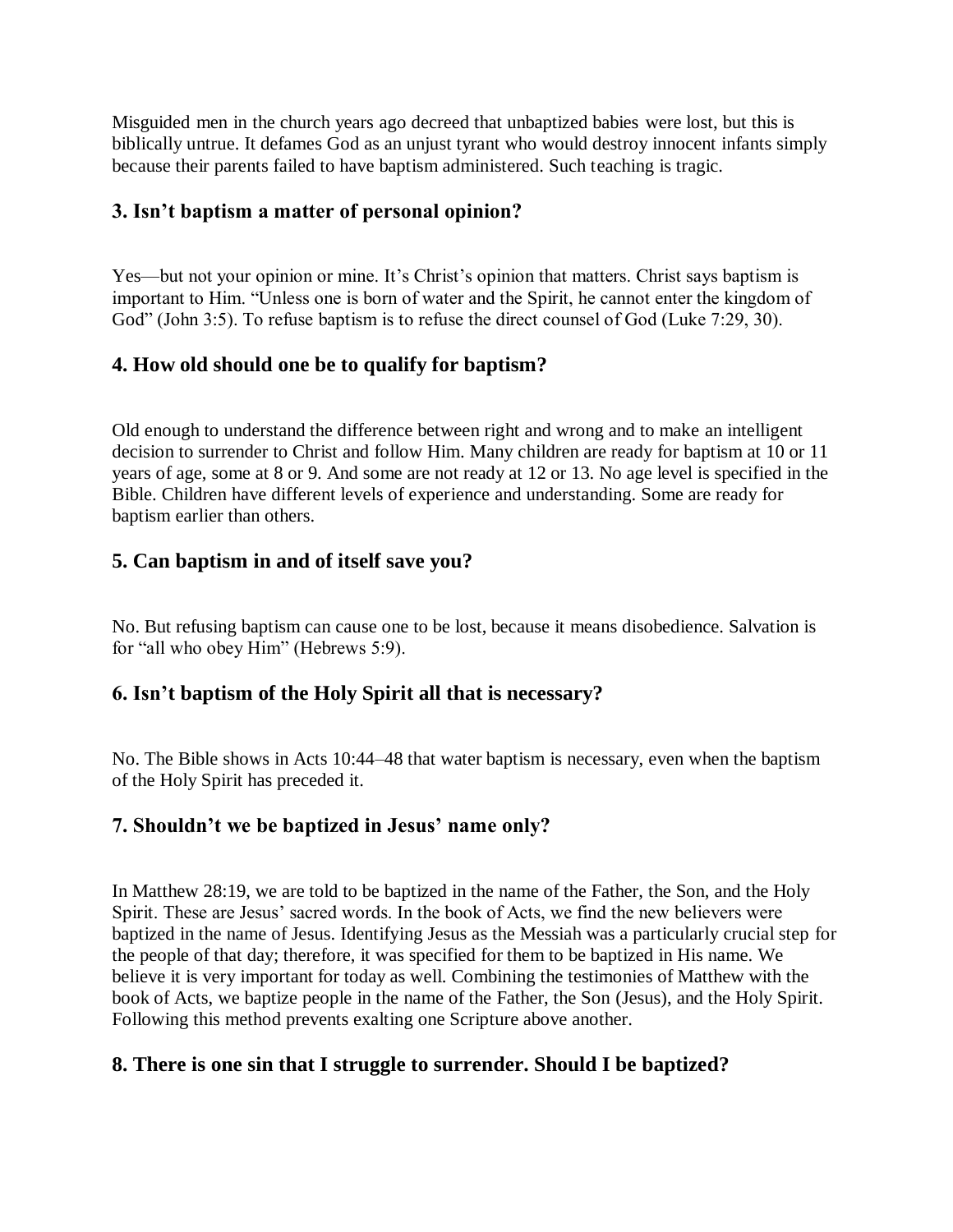Sometimes we struggle with a particular sin and feel that we cannot overcome it. Don't despair! God wants you to "lay aside every weight, and the sin which so easily ensnares us, and let us run with endurance the race that is set before us" (Hebrews 12:1). God can give you victory over any sin! But you are not ready to be buried in baptismal waters unless you can make that surrender, because the old life of sin is not dead. Only as we die to ourselves can we live for Christ.

### **9. Can you explain Galatians 3:27?**

Here God essentially compares baptism to marriage. The person who is baptized publicly acknowledges that he or she has taken—put on—Christ's name (Christian), just as many brides publicly announce the taking of their husband's name at the time of the wedding. In baptism, as with marriage, several principles apply:

**A.** It should never be entered into unless true love rules supreme.

**B.** It should never be entered into unless the candidate desires to be faithful through thick and thin.

**C.** It should be approached with full understanding.

**D.** It should not be premature or unduly delayed.

## **Quiz Questions**

### **1. The Bible tells us there is one Lord, one faith, and (1)**

- \_\_\_\_\_\_ 15 baptisms.
- \_\_\_\_\_ 5 baptisms.
- $\frac{12 \text{ baptisms}}{2 \text{ baptisms}}$ .
- $\frac{1}{2}$  1 baptism.

#### **2. Did Jesus teach the necessity of baptism? (1)**

Yes. \_\_\_\_\_ No.

#### **3. Jesus was baptized by (1)**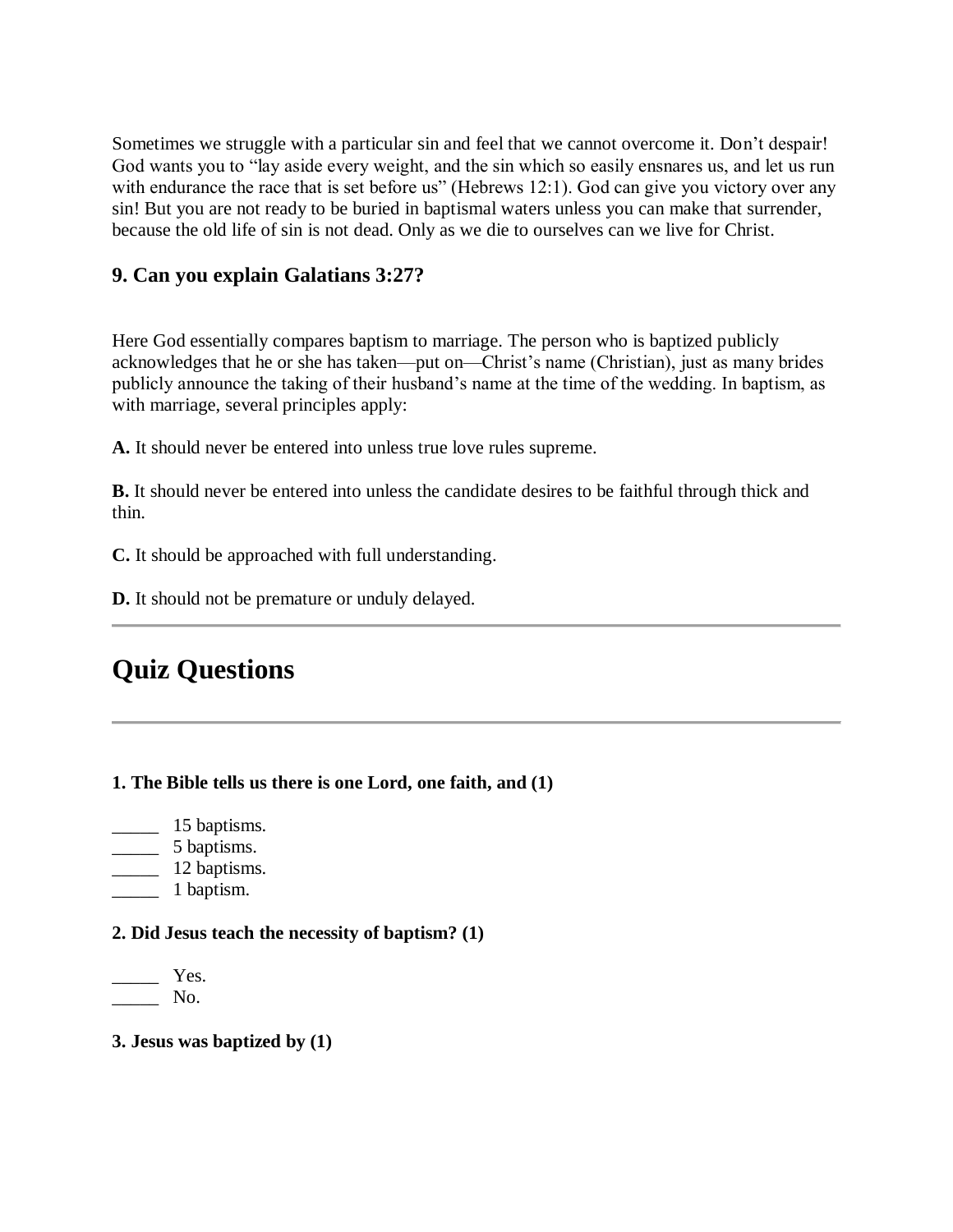\_\_\_\_\_\_\_\_ Pouring. \_\_\_\_\_\_\_ Sprinkling. \_\_\_\_\_ Immersion.

### **4. The word "baptize" means to (1)**

**EXECUTE:** Be happy. \_\_\_\_\_\_\_ Sprinkle. \_\_\_\_\_ Pour. \_\_\_\_\_ Dip under, or immerse.

### **5. The many counterfeit baptisms of today were given to us by (1)**

\_\_\_\_\_ Christ.

\_\_\_\_\_ The apostles.

\_\_\_\_\_ Misguided men.

### **6. Mark the things a person should do to prepare for baptism: (4)**

- **EXECUTE:** Read the Bible through five times.
- **EXECUTE:** Believe the truth.
- \_\_\_\_\_ Experience conversion.
- \_\_\_\_\_ Pray for 10 days straight.
- \_\_\_\_\_\_\_ Spend 40 days fasting.
- **Learn God's requirements.**
- **EXECUTE:** Repent of and forsake sin.

### **7. Baptism is a symbol of (1)**

- \_\_\_\_\_ The creation of the world.
- \_\_\_\_\_ The Bible.
- \_\_\_\_\_ Heaven.
- \_\_\_\_\_ Christ's death, burial, & resurrection.
- The angels.

### **8. A newly baptized Christian is a (1)**

\_\_\_\_\_\_\_ Spiritual baby. \_\_\_\_\_\_\_\_ Spiritual adult.

#### **9. Baptism, when entered into with prayer, sincerity, and understanding (1)**

- \_\_\_\_\_ Publicly acknowledges conversion.
- \_\_\_\_\_ Means no more than going swimming.
- \_\_\_\_\_ Assures a person he will never be tempted again.